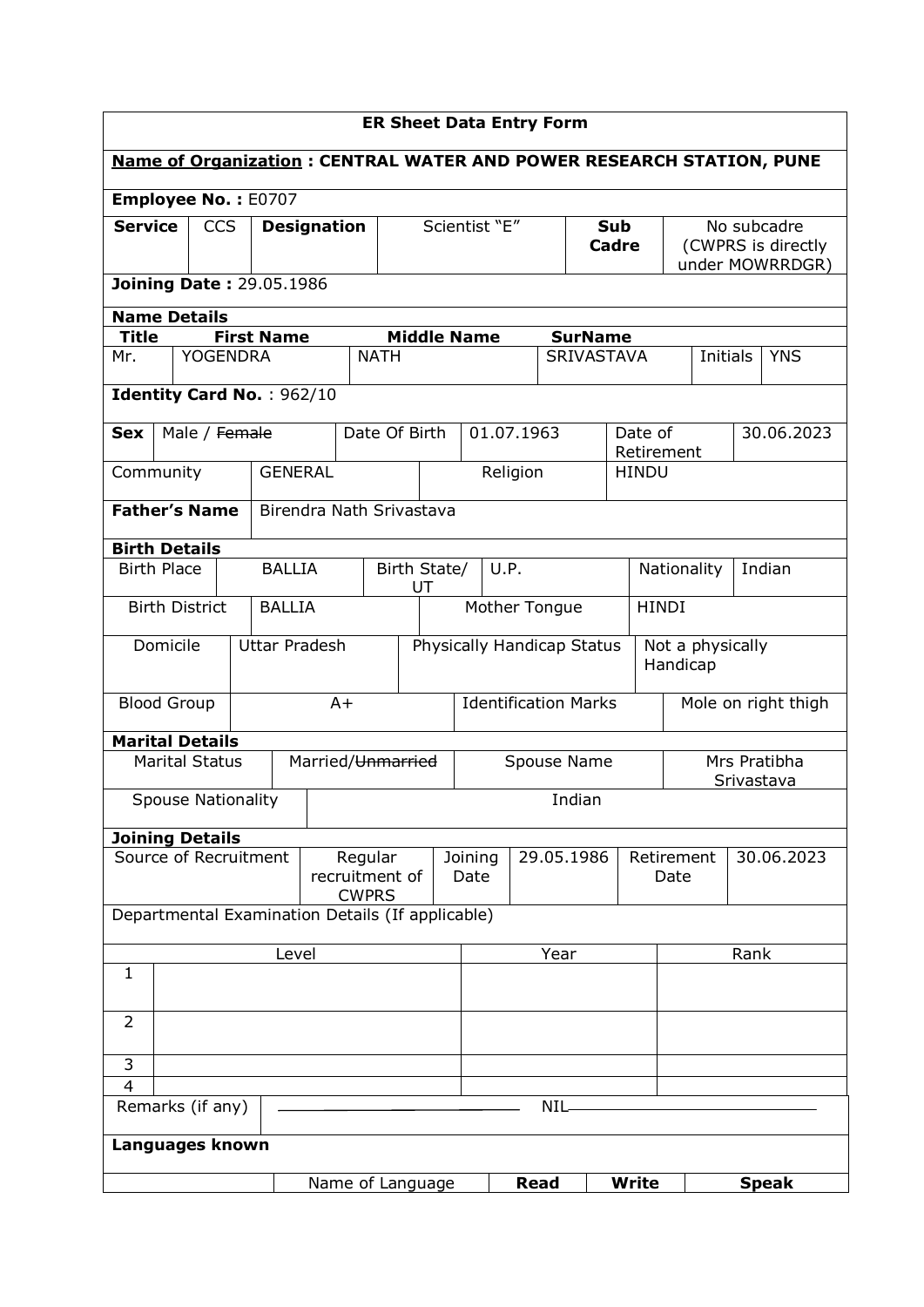| Indian Languages 1<br>Known | Hindi   | Fluent | Fluent | Fluent |
|-----------------------------|---------|--------|--------|--------|
| $\overline{2}$              | English | Fluent | Fluent | Fluent |
| 3                           |         |        |        |        |
| 4                           |         |        |        |        |
| 5                           |         |        |        |        |
|                             |         |        |        |        |
| Foreign Languages<br>Known  |         |        |        |        |
| $\overline{2}$              |         |        |        |        |
| 3                           |         |        |        |        |

## Details of deputation (if applicable)

| Name of the Office | Post held at that<br>time in parent office | Name of post<br>(selected for<br>deputation |       | Period of deputation |
|--------------------|--------------------------------------------|---------------------------------------------|-------|----------------------|
|                    |                                            |                                             | Since | From                 |
| - NII -            | – NIL —                                    | NIL-                                        | NIL   | NIL                  |

## Details of Foreign Visit

| SI.<br>No. | Place of Visit                                                                                       | Date of<br>visit                    | Post held at<br>that time           | Whether it<br>is a<br>personal or<br>official visit | Details of visit                                                                              |
|------------|------------------------------------------------------------------------------------------------------|-------------------------------------|-------------------------------------|-----------------------------------------------------|-----------------------------------------------------------------------------------------------|
|            | Washington State<br>University (WSU),<br>Pullman, Pullman,<br>WA 99164-1030<br>Washington State, USA | April<br>1995 to<br>October<br>1995 | Training<br>under UNDP<br>Programme | Official                                            | Training for<br>mathematical<br>model studies<br>for Hydraulic<br>Transients/<br>Water Hammer |

## Transfer/Posting Detail (if applicable)

| Place                                                                                     | Period of posting |           |  |  |  |
|-------------------------------------------------------------------------------------------|-------------------|-----------|--|--|--|
|                                                                                           | Since             | From      |  |  |  |
| Central Water and Power<br>Research Station,<br>Khadakwasala R.S. PO,<br>Pune, PIN 411024 | May 1986          | Till date |  |  |  |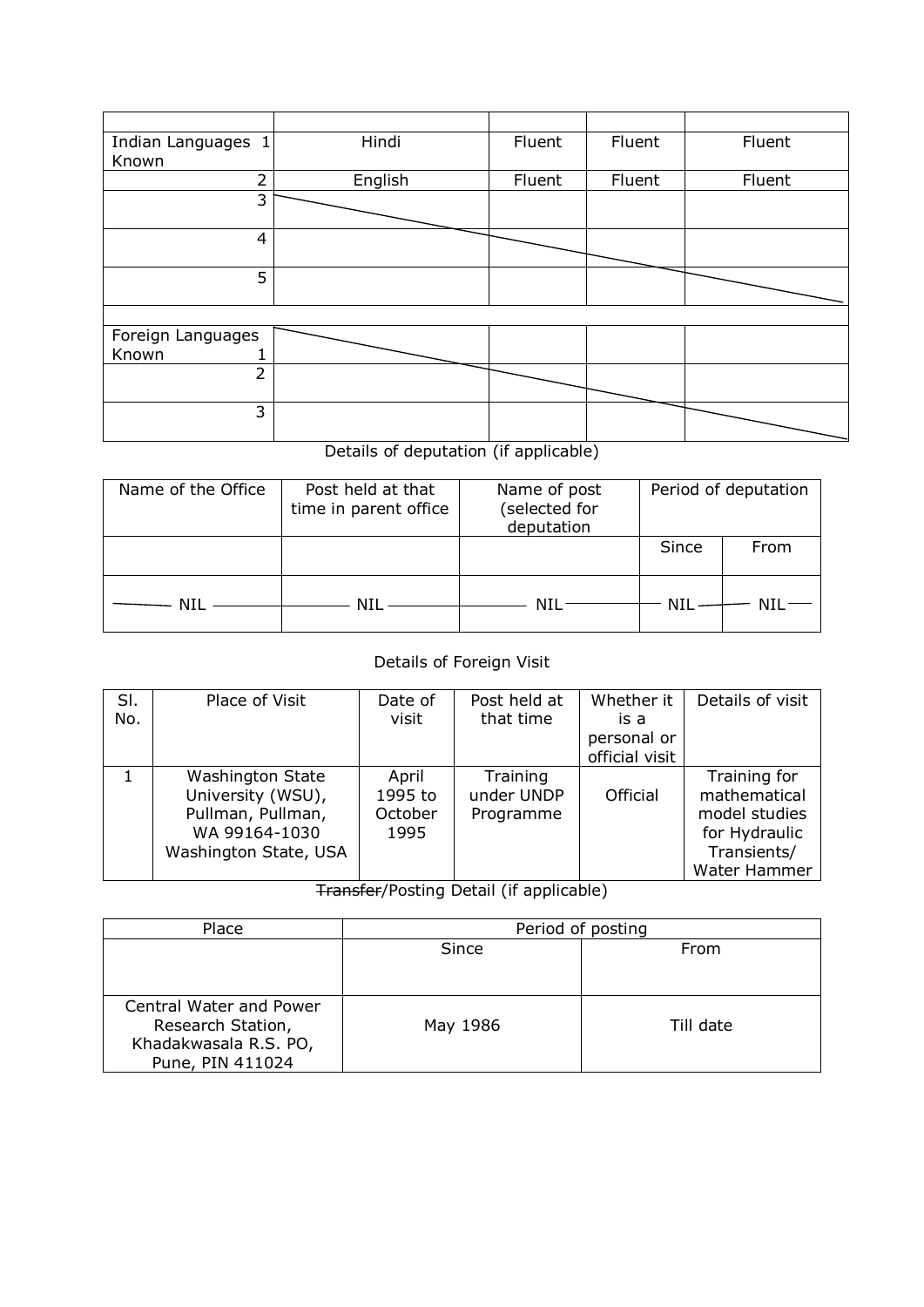|                                              | Qualification (Use extra photocopy sheets for multi qualifications, experience, training, awards details) |                      |                                                                                               |                           |                               |                                                   |  |                              |                  |                                                   |                         |                                                   |
|----------------------------------------------|-----------------------------------------------------------------------------------------------------------|----------------------|-----------------------------------------------------------------------------------------------|---------------------------|-------------------------------|---------------------------------------------------|--|------------------------------|------------------|---------------------------------------------------|-------------------------|---------------------------------------------------|
| Qualification                                |                                                                                                           |                      |                                                                                               | <b>Discipline</b>         |                               |                                                   |  |                              | Specialization 1 |                                                   |                         |                                                   |
| B. Tech.                                     |                                                                                                           |                      | Civil Engineering                                                                             |                           |                               |                                                   |  | Civil Engineering            |                  |                                                   |                         |                                                   |
|                                              | MS (by Research)                                                                                          |                      |                                                                                               |                           |                               | Civil Engineering<br><b>Hydraulic Engineering</b> |  |                              |                  |                                                   |                         |                                                   |
|                                              |                                                                                                           |                      |                                                                                               |                           |                               | (Vortices at Intakes and                          |  |                              |                  |                                                   |                         |                                                   |
|                                              |                                                                                                           |                      |                                                                                               |                           |                               | Anti-vortex Devices)                              |  |                              |                  |                                                   |                         |                                                   |
|                                              | Year                                                                                                      |                      |                                                                                               | CGPA/ % Marks<br>Division |                               |                                                   |  |                              | Specialization 2 |                                                   |                         |                                                   |
|                                              | 1984                                                                                                      |                      |                                                                                               |                           | First                         |                                                   |  | 70%                          |                  |                                                   |                         |                                                   |
|                                              | 1996                                                                                                      |                      |                                                                                               |                           | Not Given                     |                                                   |  | Not Given                    |                  | Civil Engineering<br><b>Hydraulic Engineering</b> |                         |                                                   |
|                                              | Institution                                                                                               |                      |                                                                                               |                           | University                    |                                                   |  | Place                        |                  |                                                   |                         | Country                                           |
|                                              |                                                                                                           |                      |                                                                                               |                           |                               |                                                   |  |                              |                  |                                                   |                         | India                                             |
|                                              | REC, Warangal (Now NIT                                                                                    |                      |                                                                                               |                           | Kakatiya University,          |                                                   |  | Warangal                     |                  |                                                   |                         |                                                   |
|                                              | Warangal)                                                                                                 |                      |                                                                                               |                           | Warangal                      |                                                   |  | (Telangana                   |                  |                                                   |                         |                                                   |
|                                              |                                                                                                           |                      |                                                                                               |                           |                               |                                                   |  | /A.P.)                       |                  |                                                   |                         |                                                   |
|                                              | IIT, Madras                                                                                               |                      |                                                                                               |                           | IIT Madras, Chennai           |                                                   |  | Chennai                      |                  |                                                   |                         | India                                             |
| <b>Experience</b>                            |                                                                                                           |                      |                                                                                               |                           |                               |                                                   |  |                              |                  |                                                   |                         |                                                   |
|                                              | <b>Type of Posting</b>                                                                                    |                      |                                                                                               |                           |                               |                                                   |  |                              | Level            |                                                   |                         |                                                   |
|                                              |                                                                                                           | Cadre                |                                                                                               |                           |                               |                                                   |  |                              | Scientist        |                                                   |                         |                                                   |
|                                              |                                                                                                           | Designation          |                                                                                               |                           |                               |                                                   |  | <b>Present Position</b>      |                  |                                                   |                         |                                                   |
|                                              |                                                                                                           | Scientist "D"        |                                                                                               |                           |                               |                                                   |  | Regular [Scientist "D"]      |                  |                                                   |                         |                                                   |
|                                              |                                                                                                           | Ministry             |                                                                                               |                           |                               |                                                   |  |                              | Department       |                                                   |                         |                                                   |
|                                              | Minister for Water Resources,                                                                             |                      |                                                                                               |                           |                               |                                                   |  |                              |                  |                                                   |                         | Central water and Power Research Station (CWPRS), |
|                                              | River Development and Ganga                                                                               |                      |                                                                                               |                           |                               |                                                   |  |                              | Pune-411024      |                                                   |                         |                                                   |
|                                              | Rejuvenation, New Delhi                                                                                   |                      |                                                                                               |                           |                               |                                                   |  |                              |                  |                                                   |                         |                                                   |
|                                              |                                                                                                           | Office               |                                                                                               |                           |                               |                                                   |  |                              | Place            |                                                   |                         |                                                   |
|                                              | Spillways and Energy Dissipator                                                                           |                      |                                                                                               |                           |                               | Pune                                              |  |                              |                  |                                                   |                         |                                                   |
|                                              | Division, CWPRS, Pune-411024                                                                              |                      |                                                                                               |                           |                               |                                                   |  |                              |                  |                                                   |                         |                                                   |
|                                              | <b>Experience Subject</b>                                                                                 |                      |                                                                                               |                           | Period of Posting             |                                                   |  |                              |                  |                                                   |                         |                                                   |
|                                              | Major                                                                                                     |                      |                                                                                               |                           | To<br>Minor<br>From           |                                                   |  |                              |                  |                                                   |                         |                                                   |
|                                              | Civil Engineering                                                                                         |                      |                                                                                               |                           | <b>Hydraulic Engineering</b>  |                                                   |  |                              | 1986             |                                                   | Till date               |                                                   |
|                                              |                                                                                                           |                      |                                                                                               |                           | /Hydraulic/Mathematical       |                                                   |  |                              |                  |                                                   |                         |                                                   |
|                                              |                                                                                                           |                      |                                                                                               |                           |                               | Modelling                                         |  |                              |                  |                                                   |                         |                                                   |
|                                              |                                                                                                           |                      |                                                                                               |                           |                               |                                                   |  |                              |                  |                                                   |                         |                                                   |
|                                              | (minimum 1 week & above)                                                                                  |                      | Note:-Refer the Annexure to fill above Major, Minor Subjects and below given training subject |                           |                               |                                                   |  |                              |                  |                                                   |                         |                                                   |
|                                              |                                                                                                           |                      |                                                                                               |                           |                               |                                                   |  |                              |                  |                                                   |                         |                                                   |
|                                              | Training                                                                                                  |                      |                                                                                               |                           |                               |                                                   |  |                              |                  |                                                   |                         |                                                   |
| <b>Training Year</b><br><b>Training Name</b> |                                                                                                           |                      |                                                                                               |                           |                               |                                                   |  |                              |                  |                                                   |                         |                                                   |
|                                              |                                                                                                           |                      |                                                                                               |                           |                               |                                                   |  |                              |                  |                                                   | <b>Training Subject</b> |                                                   |
| 1995                                         |                                                                                                           |                      |                                                                                               |                           | Training under UNDP Programme |                                                   |  |                              |                  |                                                   |                         | Hydraulic Transients/ Water Hammer                |
|                                              | Level                                                                                                     |                      | Institute Name, Place                                                                         |                           |                               |                                                   |  | <b>Field Visit</b>           |                  |                                                   |                         | Field Visit Place (within India)                  |
|                                              |                                                                                                           |                      |                                                                                               |                           |                               |                                                   |  | Country                      |                  |                                                   |                         |                                                   |
| None                                         |                                                                                                           |                      | <b>Washington State</b>                                                                       |                           |                               |                                                   |  | Pullman,                     |                  |                                                   |                         |                                                   |
|                                              |                                                                                                           |                      | University (WSU),                                                                             |                           |                               |                                                   |  | Washington                   |                  |                                                   |                         |                                                   |
|                                              |                                                                                                           |                      | Pullman, Pullman,                                                                             |                           |                               |                                                   |  | State, USA                   |                  |                                                   |                         |                                                   |
|                                              |                                                                                                           |                      | WA 99164-1030                                                                                 |                           |                               |                                                   |  |                              |                  |                                                   |                         |                                                   |
|                                              |                                                                                                           |                      |                                                                                               |                           | Washington State, USA         |                                                   |  |                              |                  |                                                   |                         |                                                   |
|                                              | <b>Sponsoring Authority</b>                                                                               |                      |                                                                                               |                           | Period of Training            |                                                   |  |                              | Duration         |                                                   |                         | Result                                            |
|                                              |                                                                                                           |                      |                                                                                               | From                      |                               | To                                                |  |                              | in Weeks)        |                                                   |                         | Qualified                                         |
|                                              | <b>UNDP</b>                                                                                               |                      | April 1995                                                                                    |                           |                               | October                                           |  |                              | 24               |                                                   |                         | <b>Not Qualified</b>                              |
|                                              |                                                                                                           |                      |                                                                                               |                           |                               | 1995                                              |  |                              |                  |                                                   |                         | Qualified                                         |
|                                              |                                                                                                           |                      |                                                                                               |                           |                               |                                                   |  |                              |                  |                                                   |                         |                                                   |
|                                              | <b>Awards/Publications</b>                                                                                |                      |                                                                                               |                           |                               |                                                   |  |                              |                  |                                                   |                         |                                                   |
|                                              |                                                                                                           |                      |                                                                                               |                           |                               |                                                   |  | Academic                     |                  |                                                   |                         | Non Academic                                      |
|                                              |                                                                                                           | Type of Activity:    |                                                                                               |                           |                               |                                                   |  |                              |                  |                                                   |                         |                                                   |
|                                              |                                                                                                           | <b>Activity Area</b> |                                                                                               |                           |                               |                                                   |  | <b>Activity Subject</b>      |                  |                                                   |                         | <b>Activity Title</b>                             |
|                                              |                                                                                                           | Publication          |                                                                                               |                           |                               |                                                   |  | <b>Hydraulic Engineering</b> |                  |                                                   |                         | Please refer detail                               |
| Day                                          |                                                                                                           | Month                |                                                                                               | Year                      |                               |                                                   |  | Activity                     |                  |                                                   |                         | sheets<br>Level                                   |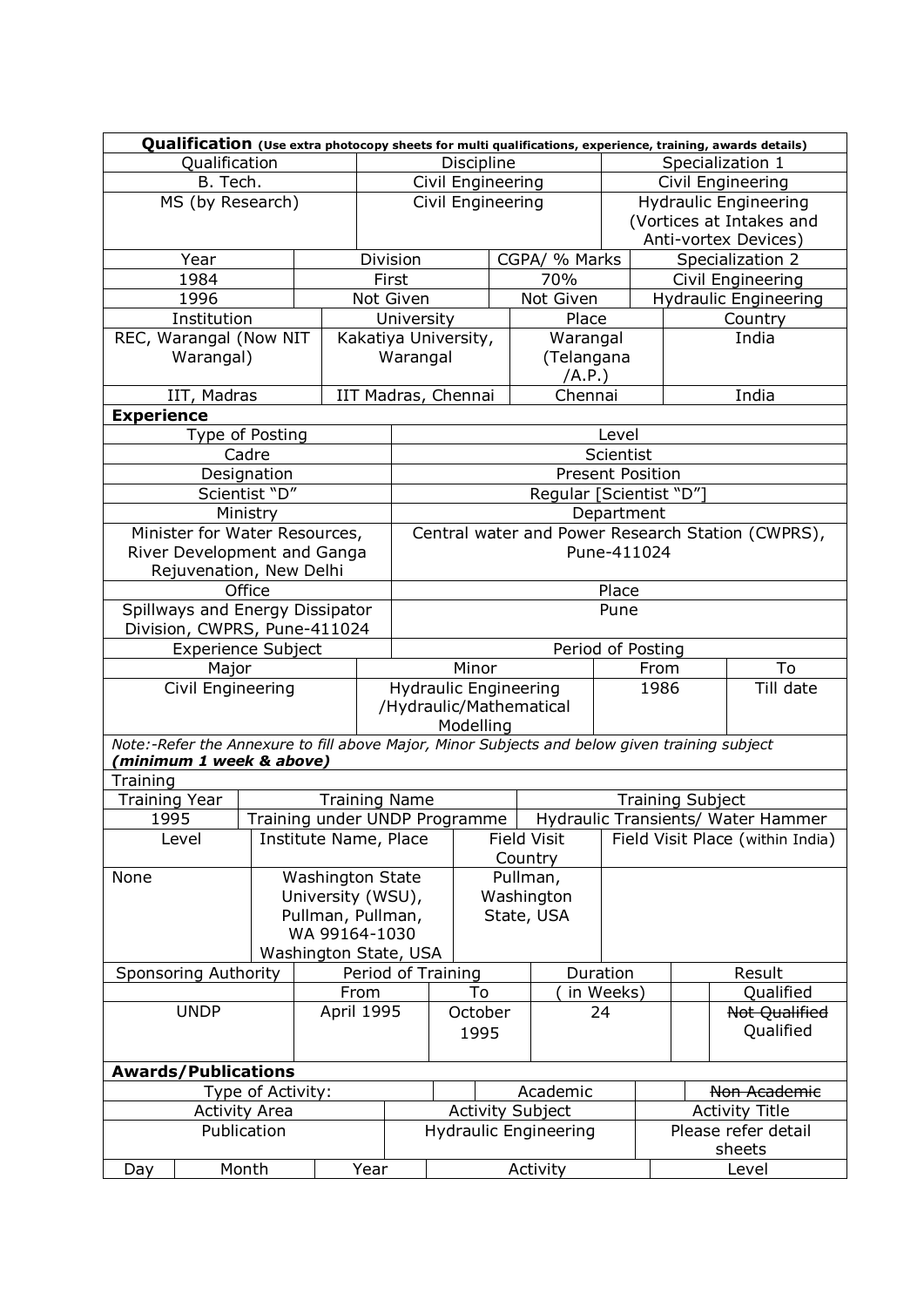|        | Description/Remarks            |          |
|--------|--------------------------------|----------|
|        | Please<br>refer detail sheet ! | National |
| .<br>. | ____                           | _______  |

Note: (i) Concerned CCS Officer is responsible for the correctness of information sent through ER Sheet proforma.

(ii) Subject to verification by the concerned administrative authorities.<br>
Date: Place:  $Place:$ 

Information checked and verified – by Signature of Officer

| Section<br>Officer | Ministry/<br>Department |                          |  |
|--------------------|-------------------------|--------------------------|--|
| E-mail id          | Room NO.                | <b>Building</b><br>Name: |  |
| Phone NO.          | Wing No.                |                          |  |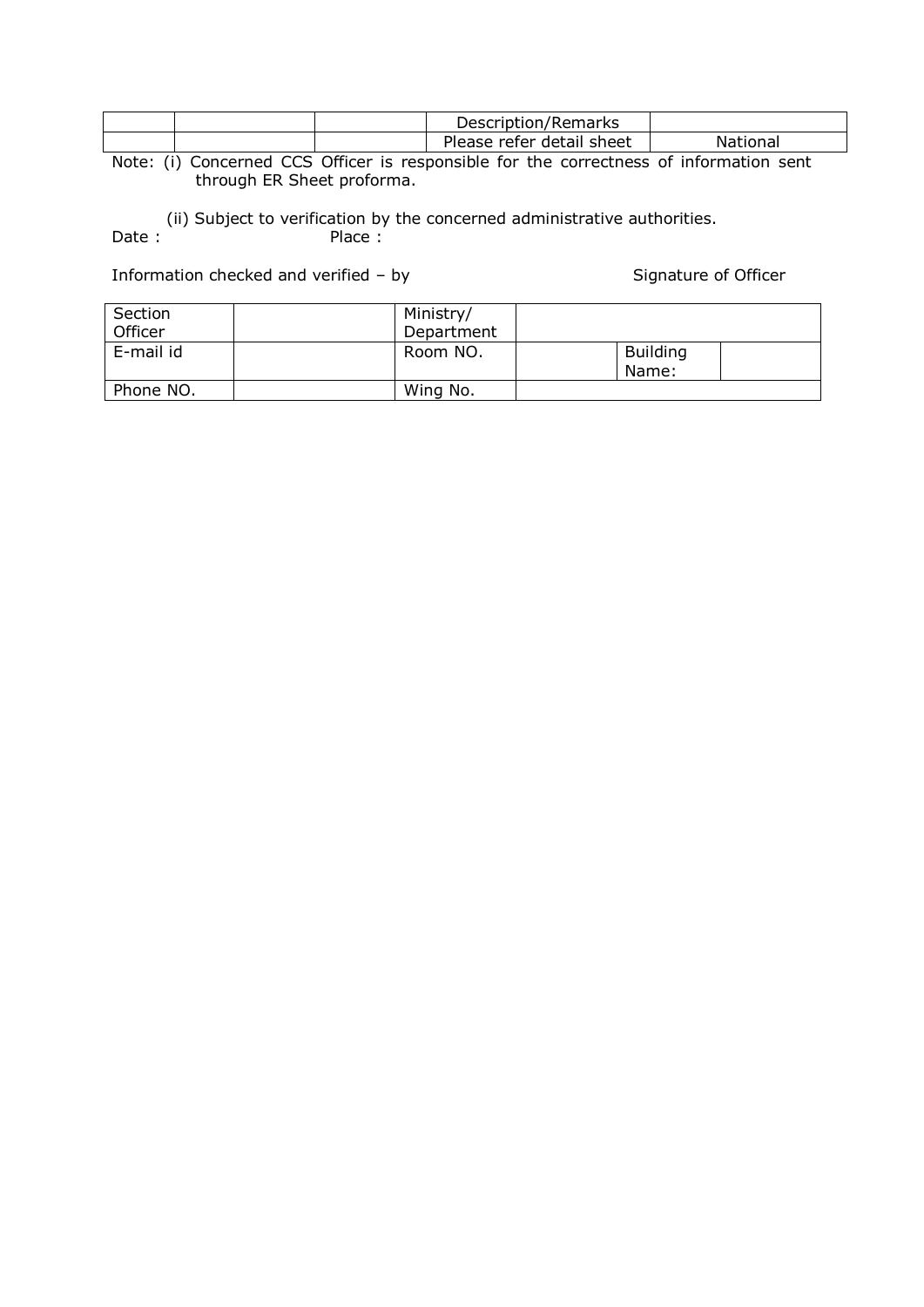## **Details of Experience**

| Name of post                                                        | Period     |            |
|---------------------------------------------------------------------|------------|------------|
|                                                                     | From       | To         |
| <b>Chief Research</b><br>Officer/<br>Scientist "D",<br><b>CWPRS</b> | 01.06.2007 | Till date  |
| Senior<br>Research<br>Officer,<br><b>CWPRS</b>                      | 23.5.1995  | 01.06.2007 |
| Research<br><b>Officer</b><br>(Engineering),<br><b>CWPRS</b>        | 19.7.1988  | 22.5.1995  |
| Research<br>Assistant<br>(Engineering)                              | 29.5.1986  | 18.7.1988  |

# **Deatails of Training attended**

- 1. Two days training course on "Management Development for Senior Officers" in January 2015.
- 2. Two numbers of *one week advanced training program* for Computational Fluid Dynamics (CFD) software **FLOW 3D** in July 2014 and March 2015.
- 3. Attended eighth meeting of Technical Committee WRD 14 at Bureau of Indian Standards, New Delhi on 16th October 2007 as an alternate member.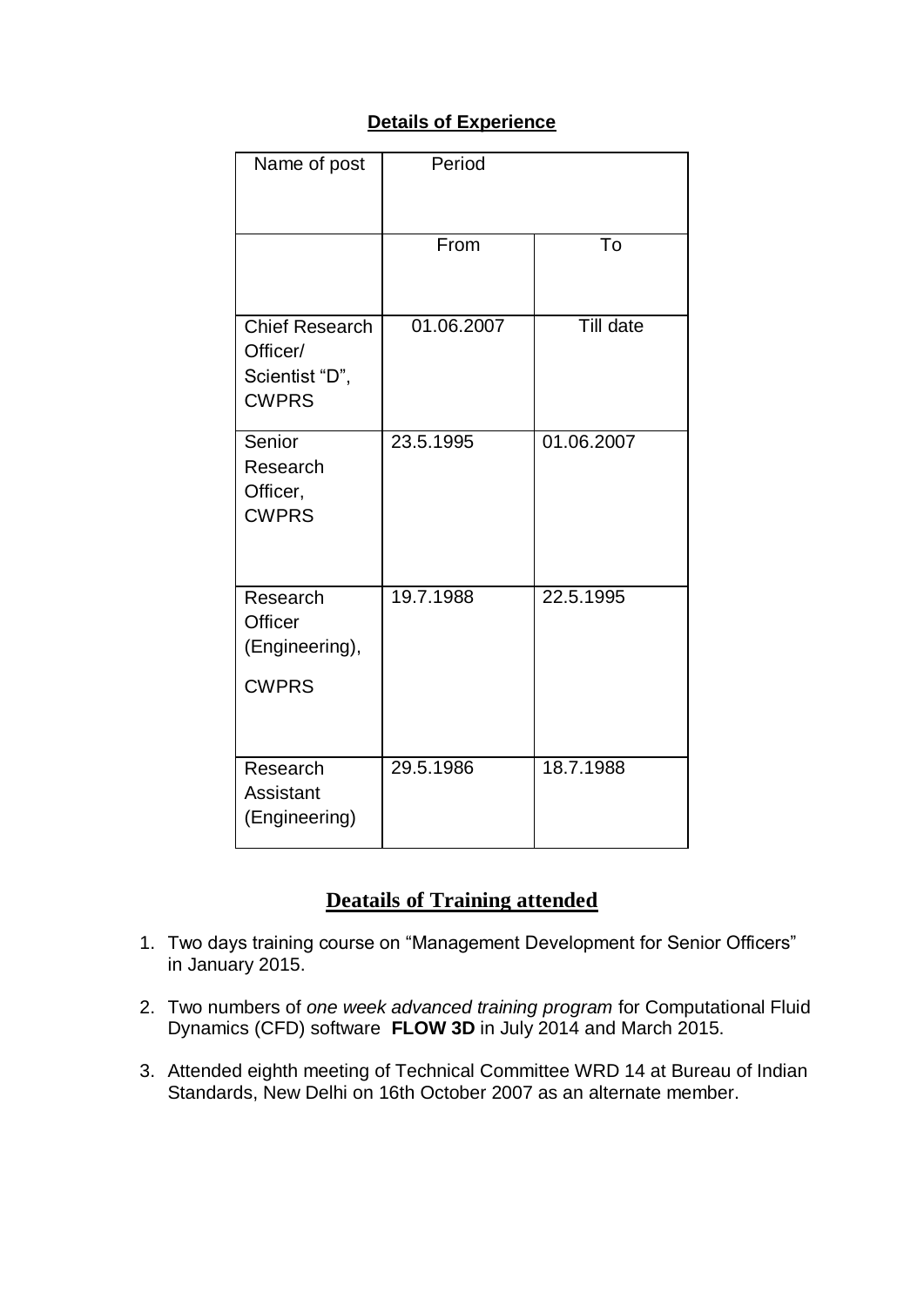### **DEATAILS OF PUBLICATIONS**

- 1) "Optimization of Approach Rock Cut between Dam Intakes and Irrigation Bye-Pass Tunnel of Sardar Sarovar Project, Gujarat" for the proceedings of *National Conference on Hydraulic and Water Resources (HYDRO 2012), IIT Bombay on 7 & 8 December 2012*.( Though full paper was sent butv Only Abstract was published)
- 2) "*Hydraulic Model Studies For Layout of Rock Ledges in Collection Pool of Sardar Sarovar Project, Gujarat*"; by **Y.N.Srivastava**, V.K. Tripathi and V.S. Rama Rao, Conference on Hydraulics, Water Resources, Ocean Engineering and Environmental Engineering - HYDRO 2010; Maharishi Markandeshwar Engineering College (MMEC), M.M University, Mullana from 16th to 18th December, 2010.
- 3) "*Evolution of Efficient Tailrace Tunnels of Sardar Sarovar Project*" by **Y.N.Srivastava**, V.K. Tripathi , V.S. Rama Rao and A.R. Chavan, Conference on Hydraulics, Water Resources, Ocean Engineering and Environmental Engineering - HYDRO 2010; Maharishi Markandeshwar Engineering College (MMEC), M.M University, Mullana from 16th to 18th December, 2010.
- 4) *"Experience in Operation of an Intake with Submergence below at Minimum Draw Down Level"* by **Y.N. Srivastava,** S.L. Patil, P.B. Deolalikar, D.C. Marndi and Miss V.S. Chavan, presented paper in the National Conference on Hydraulics and Water Resources, HYDRO2004 on December 27-28, 2004 at Nagpur, pp226-232
- 5) *"Effect of spillway operation on Vortex Formation at Power intake of a Run-of-River Scheme"* by **Y.N.Srivastava**, S.L. Patil, D.C.Marndi and P.B. Deolalikar, presented paper in the National Conference on Hydraulics and Water Resources, HYDRO2004 on December 27-28, 2004 at Nagpur, pp233-241.
- *6)* "*Hydraulic Model Studies for Tailrace System-a Case Study*" by S.L. Patil, **Y.N. Srivastava**, D. C. Marndi and P.B. Deolalikar, presented paper in the National Conference on Hydraulics and Water Resources, HYDRO 2003 on 26-27 Dec. 2003, pp 363-367
- 7) *Studies on the Performance of Horizontal Intakes* " by **Y.N. Srivastava**, A.K. Agarwal, S.L. Patil and P.B. Deolalikar in the ISH journal of Hydraulic Engineering, Vol (10), No. (1), pp 65-75
- 8) "Submergence Requirement for Various Flow Regimes in Plunging Flow Drop Shaft" by **Y.N. Srivastava**, AK Agarwal and S.L. Patil, National Conference on hydraulic and Water Resources-HYDRO2001, 13-14 December 2001 at CWPRS, Pune